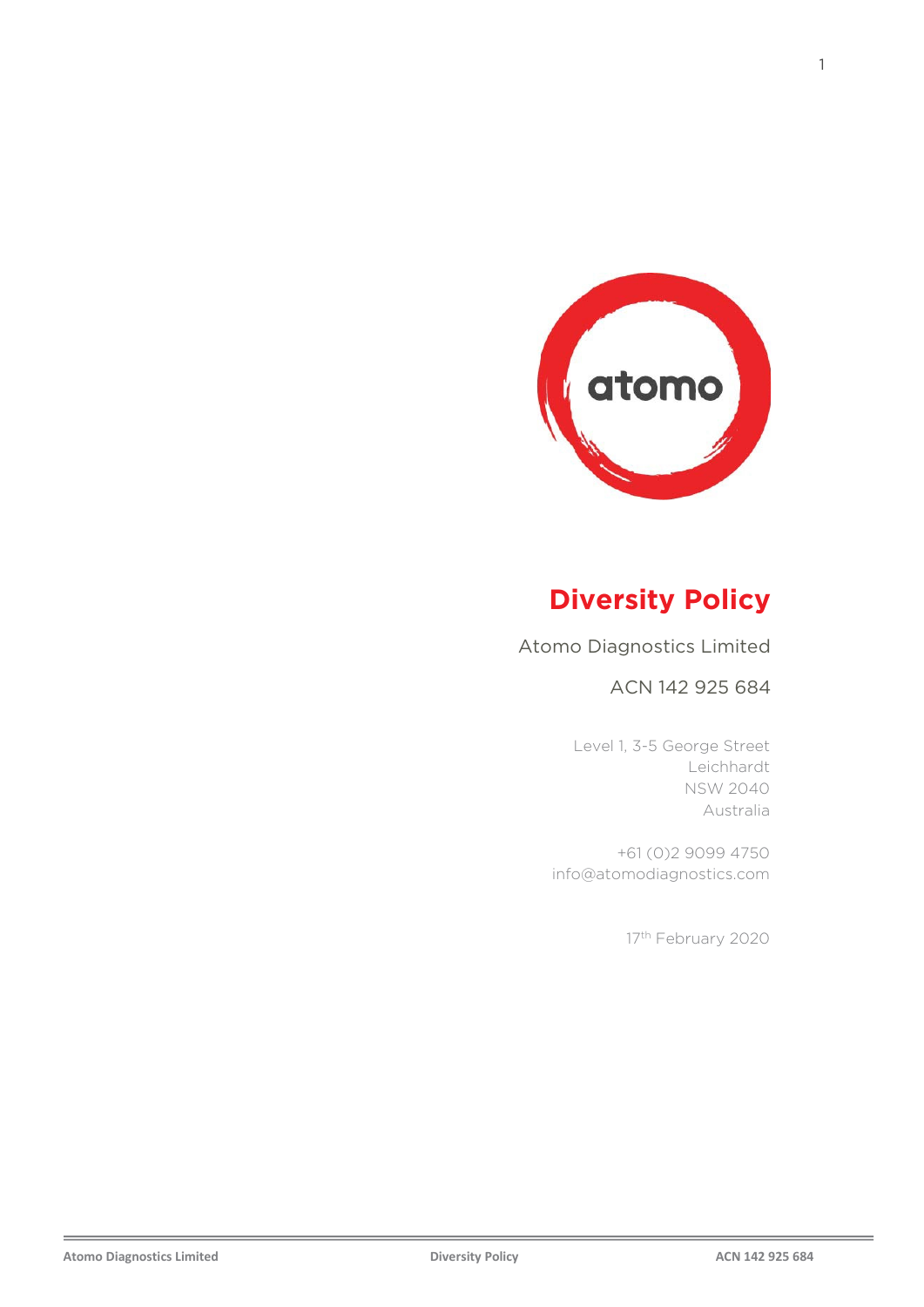# Table of Contents

| 1.  | Introduction                           | p. 3  |
|-----|----------------------------------------|-------|
| 2.  | Definitions and Interpretation Clauses | p. 4  |
| 3.  | Objectives                             | p. 5  |
| 4.  | <b>Benefits of Diversity</b>           | p. 5  |
| 5.  | <b>Board's Commitment</b>              | p. 6  |
| 6.  | Strategies                             | p. 7  |
| 7.  | <b>Compliance Requirements</b>         | p. 7  |
| 8.  | Monitoring and Evaluation              | p. 8  |
| 9.  | Communication                          | p. 9  |
| 10. | Overriding Caveat                      | p. 9  |
| 11. | Accountability                         | p. 10 |
| 12. | Review                                 | p. 10 |
| 13. | Variation                              | p. 10 |
| 14. | Disclosure of Policy                   | p. 10 |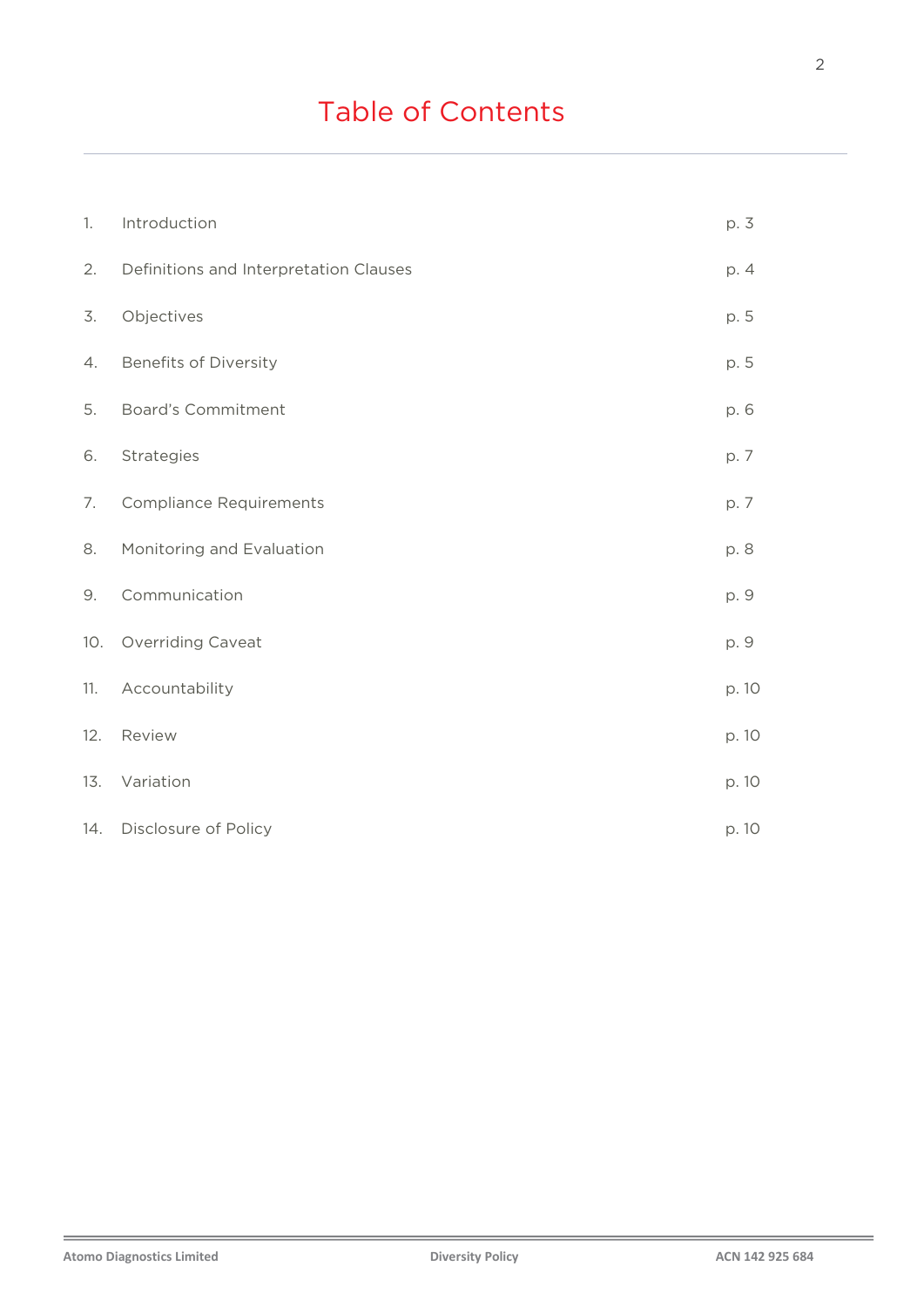# Diversity Policy

Date adopted by the board: 17<sup>th</sup> February 2020

# 1. Introduction

#### 1.1 Company's commitment

The Company strives to create an inclusive culture in which difference is recognised and valued.

The Company is committed to establishing and maintaining employee and Board diversity which recognises the strategic and personal advantages that arise from a workplace where decisions are based on merit and all employees are treated equally.

Diversity relates not only to gender, but also to age, ethnicity, disability, family responsibilities, religion, and sexual orientation.

#### 1.2 Purpose of Policy

The purpose of this Policy is to enable the Board to:

- <span id="page-2-0"></span>(a) set measurable objectives for achieving gender diversity; and
- (b) annually review and assess those measurable objectives and the Company's progress in achieving them.

The size of the Company and the scale of its operations is to be taken into account when setting measurable objectives pursuant to clause [1.2\(a\)](#page-2-0) of this Policy.

This Policy applies to the Board and all employees of the Company and the Group.

This Policy is to complement existing employment related policies and documentation. This Policy does not form part of an employee's contract of employment with the Company or any of its Related Bodies Corporate, nor does it give rise to contractual obligations. However, to the extent that this Policy requires an employee to do or refrain from doing something, and at all times subject to legal obligations, this Policy forms a direction of the Company with which an employee is expected to comply.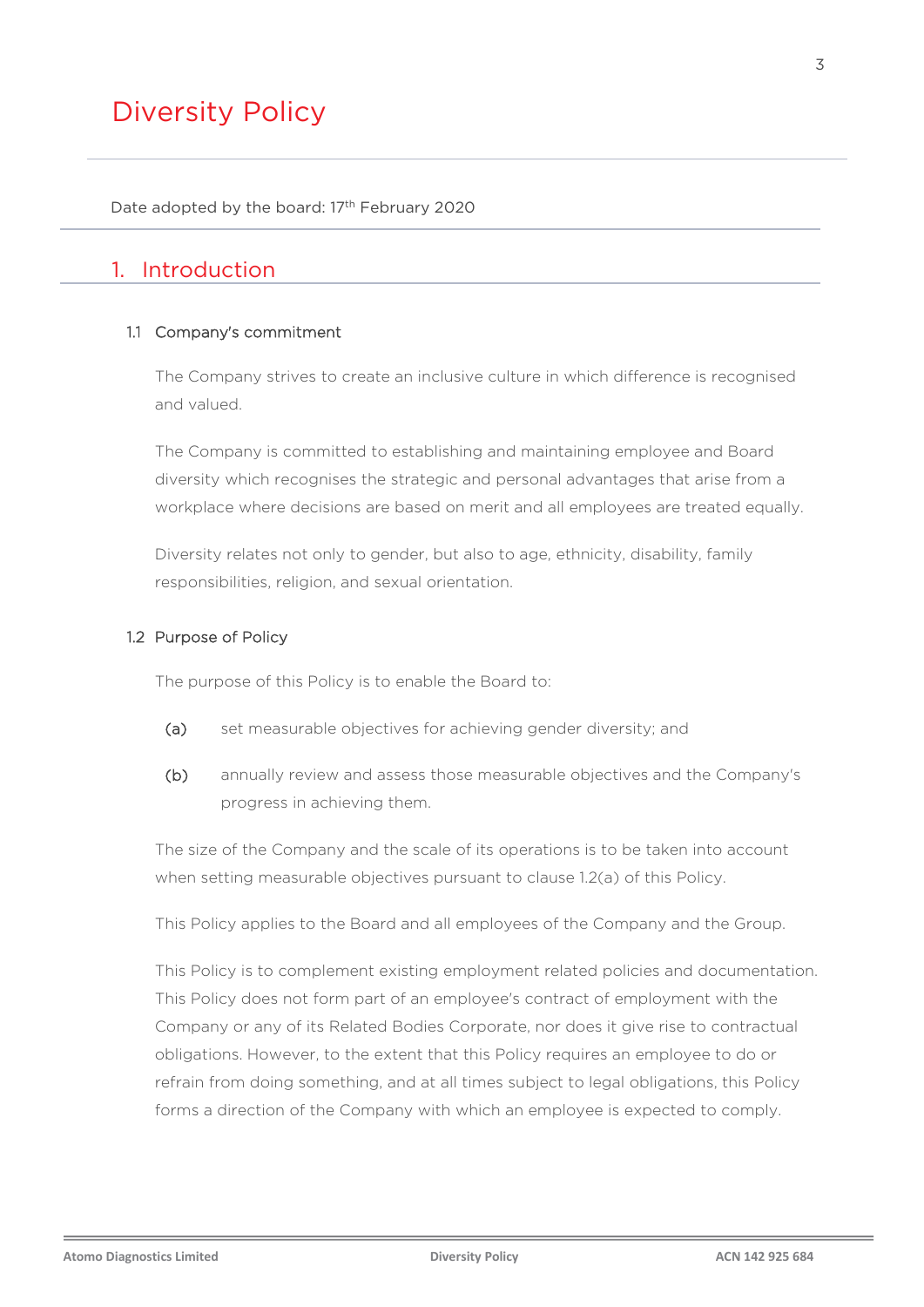#### 1.3 ASX Corporate Governance Council's Corporate Governance Principles

The Company has adopted the recommendations provided in the ASX Corporate Governance Council's Corporate Governance Principles and Recommendations (4th Edition, 2019) as amended from time to time (ASX Principles) and, in particular, the recommendations regarding diversity.

# 2. Definitions and Interpretation Clauses

General terms and abbreviations used in this Policy have the meanings set out below:

 means ASX Limited CAN 008 624 691 (ASX Limited) or the securities market operated by ASX Limited, as the case may be.

| <b>ASX Corporate</b>                    | means the corporate governance council established by                                 |  |
|-----------------------------------------|---------------------------------------------------------------------------------------|--|
| Governance<br>Council                   | the ASX.                                                                              |  |
| <b>ASX Principles</b>                   | has the definition given to that term in paragraph 1.3.                               |  |
| <b>Board</b>                            | means the Board of Directors of the Company.                                          |  |
| Company                                 | means Atomo Diagnostics Limited CAN 142 925 684.                                      |  |
| Director                                | means a Director of the Company.                                                      |  |
| Group                                   | means the Company and its Related Bodies Corporate.                                   |  |
| <b>Managing Director</b>                | means the Managing Director, or equivalent Chief<br>Executive officer of the Company. |  |
| Measurable Objectives                   | has the meaning given to that term in paragraph 5 of<br>this policy.                  |  |
| Policy                                  | means this diversity policy.                                                          |  |
| <b>Related Bodies</b><br>Corporate Act. | has the meaning given to it in section 9 of the Corporations                          |  |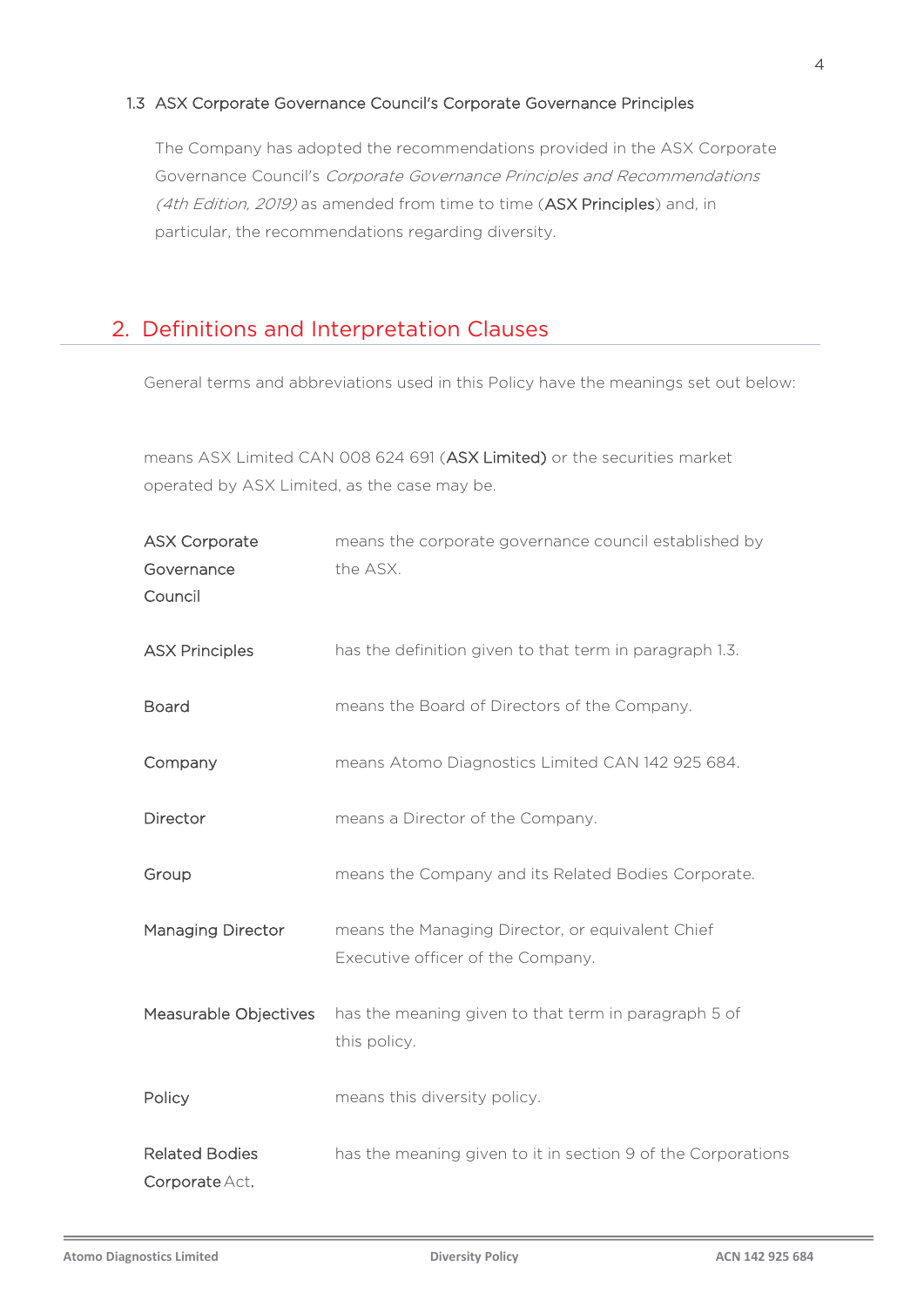Secretary means the Company Secretary of the Company.

Senior Executive means the Managing Director or any other employee directly reporting to the Managing Director.

#### 3. Objectives

This Policy provides a framework for the Group to achieve:

- (a) a diverse and skilled workforce, leading to continuous improvement in service delivery and achievement of corporate goals;
- (b) a workplace culture characterised by inclusive practices and behaviours for the benefit of all staff;
- (c) improved employment and career development opportunities for women;
- (d) a work environment that values and utilises the contributions of employees with diverse backgrounds, experiences and perspectives through improved awareness of the benefits of workforce diversity and successful management of diversity; and
- (e) awareness in all staff of their rights and responsibilities with regards to fairness, equity and respect for all aspects of diversity,

collectively, the Objectives.

This Policy does not impose on the Group, its directors, officers, agents or employees any obligation to engage in, or justification for engaging in, any conduct which is illegal or contrary to any anti-discrimination or equal employment opportunity legislation or laws in any state or territory of Australia or of any foreign jurisdiction.

## 4. Benefits of Diversity

## The Company recognises that organisational performance is linked to workplace diversity. Through fostering an inclusive environment which recognises a variety of quality employees, the Company aims to improve employee retention, to embrace different perspectives and to enhance the Group's reputation.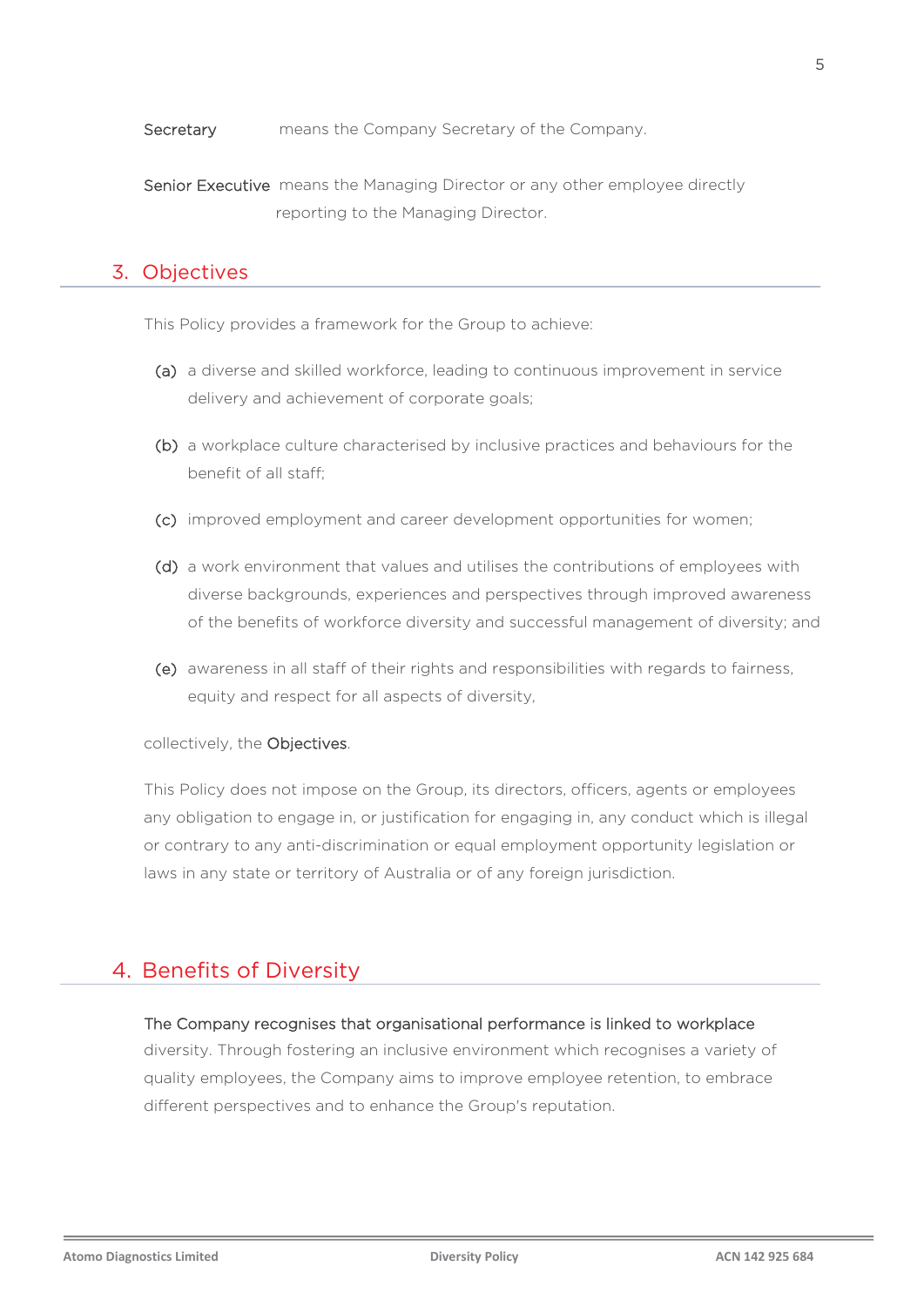Embracing diversity in the workforce enables the Company to:

- (a) attract, retain and motivate employees from the widest possible pool of talented candidates;
- (b) create a culture that embraces diversity and that rewards people who act in accordance with this Policy;
- (c) develop and retain an appropriate skills base in the Company;
- (d) make more informed and innovative decisions, drawing on the wide range of ideas, experiences, approaches and perspectives that employees from diverse backgrounds, and with differing skill sets, bring to their roles in the Company; and
- (e) better represent the diversity of all stakeholders.

## 5. Board's Commitment

The Board is committed to ensuring inclusion at all levels of the Company, regardless of gender, marital or family status, sexual orientation, gender identity, age, disabilities, ethnicity, religious beliefs, cultural background, socio-economic background, perspective, and experience.

The Board values diversity at all levels of the Company and recognises that diversity of people provides richness in the discussions undertaken and insights given in respect of the Company and its operations.

The Board is responsible for developing measurable objectives and strategies to meet the Objectives of this Policy and to ensure that the Policy aligns with the Company's values including measurable objectives (such as numerical targets) for achieving gender diversity in the composition of the Board, Senior Executives and the workforce generally (Measurable Objectives). It is also responsible for reviewing annually both the Measurable Objectives and the Company's progress in achieving the Measurable Objectives, through the monitoring, evaluation and reporting mechanisms listed below.

The Board will conduct all Board appointment processes in a manner that promotes diversity, including establishing a structured approach for identifying a pool of candidates.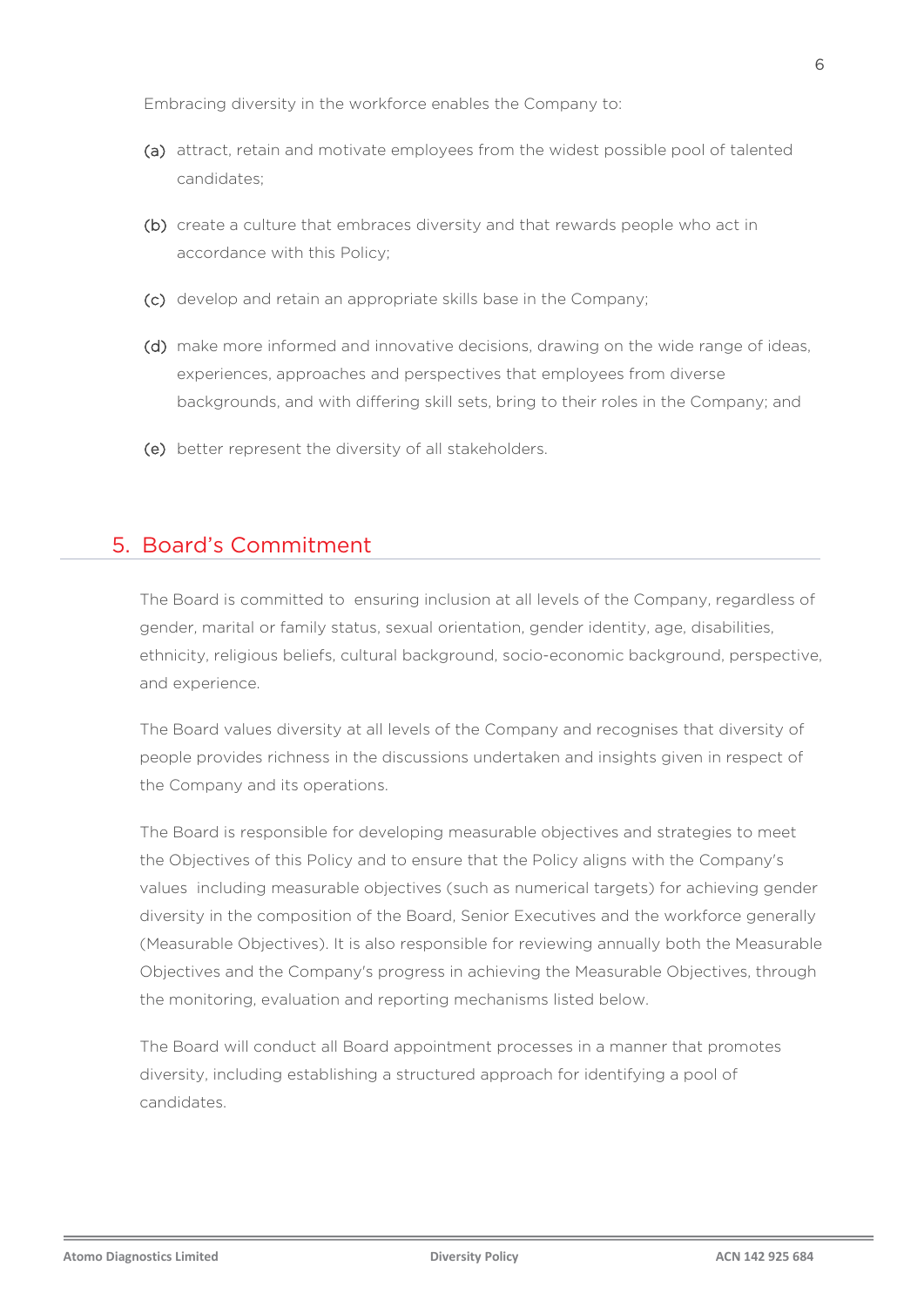#### 6. Strategies

The Company's diversity strategies include:

- (a) ensuring that recruitment and selection practices at all levels (from the Board downwards) are appropriately structured so that a diverse range of candidates are considered for all positions, guarding against any conscious or unconscious biases that might discriminate against certain candidates;
- (b) identifying specific factors to be taken into account in recruitment and selection processes to encourage diversity;
- (c) reviewing succession plans to ensure an appropriate focus on diversity;
- (d) developing and implementing programs to develop a broader pool of skilled and experienced senior management and Board candidates, including workplace development programs, mentoring programs and targeted training and development;
- (e) developing and instilling an inclusive culture in which discrimination, harassment, vilification and victimisation are not tolerated; developing and instilling a culture which takes account of the domestic responsibilities of employees and offers flexibility in work arrangements to enable employees to meet those responsibilities;
- (f) providing opportunities for employees on extended parental leave to maintain their connection to the Company; and
- (g) any other strategies the Board develops from time to time.

### 7. Compliance Requirements

#### <span id="page-6-0"></span>7.1 Compliance

The Company intends to meet its obligations with respect to the issue of diversity, as may be required under the ASX Principles and other regulatory requirements (if any), by:

- (a) establishing this Policy as a compliant policy in accordance with ASX Principle 1.5 by:
	- (i) establishing Measurable Objectives for achieving gender diversity; and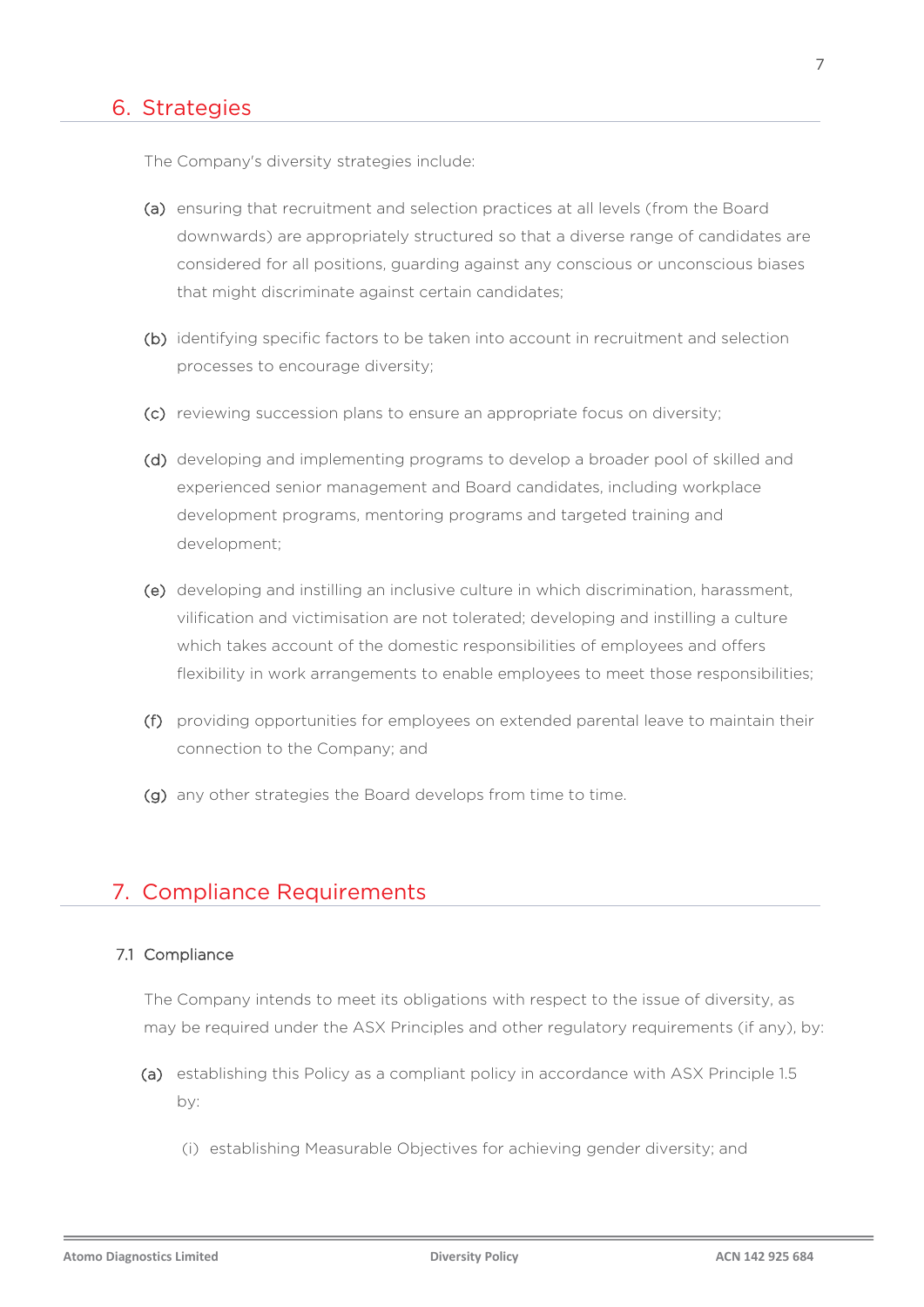- (ii) the Board assessing annually the Measurable Objectives for achieving gender diversity and the Company's progress towards achieving them;
- (b) disclosing this Policy or a summary of it on the corporate governance page on the Company's website in accordance with ASX Principle 1.5;
- (c) making disclosure in its annual report, and in accordance with ASX Principle 1.5, regarding:
	- (i) the Measurable Objectives for achieving gender diversity set by the Board under this Policy;
	- (ii) the Company's progress towards achieving the Measurable Objectives; and
	- (iii) the proportion in the Company and the Group (relative to their male counterparts) of:
		- a. female employees; and
		- b. females in Senior Executive positions;
	- (iv)either the Company's most recent Gender Equality Indicators, as that term is defined in the *Workplace Gender Equality Act 2012* (Cth) or the proportions of males and females on the Board; and
- (d) making disclosure in its annual report, and in accordance with ASX Principle 2.2, of the mix of skills and diversity that the Board is looking to achieve in the composition of the Board.

#### 7.2 Responsibility for compliance

The Secretary will assume the responsibility to ensure that the Company meets its compliance and reporting obligations referred to in paragraph [7.1](#page-6-0) above, including by collecting and collating all relevant data and ensuring that management processes and systems are adequate and effective for such reporting obligations to be met.

# 8. Monitoring and Evaluation

The Board will:

(a) oversee the implementation of this Policy;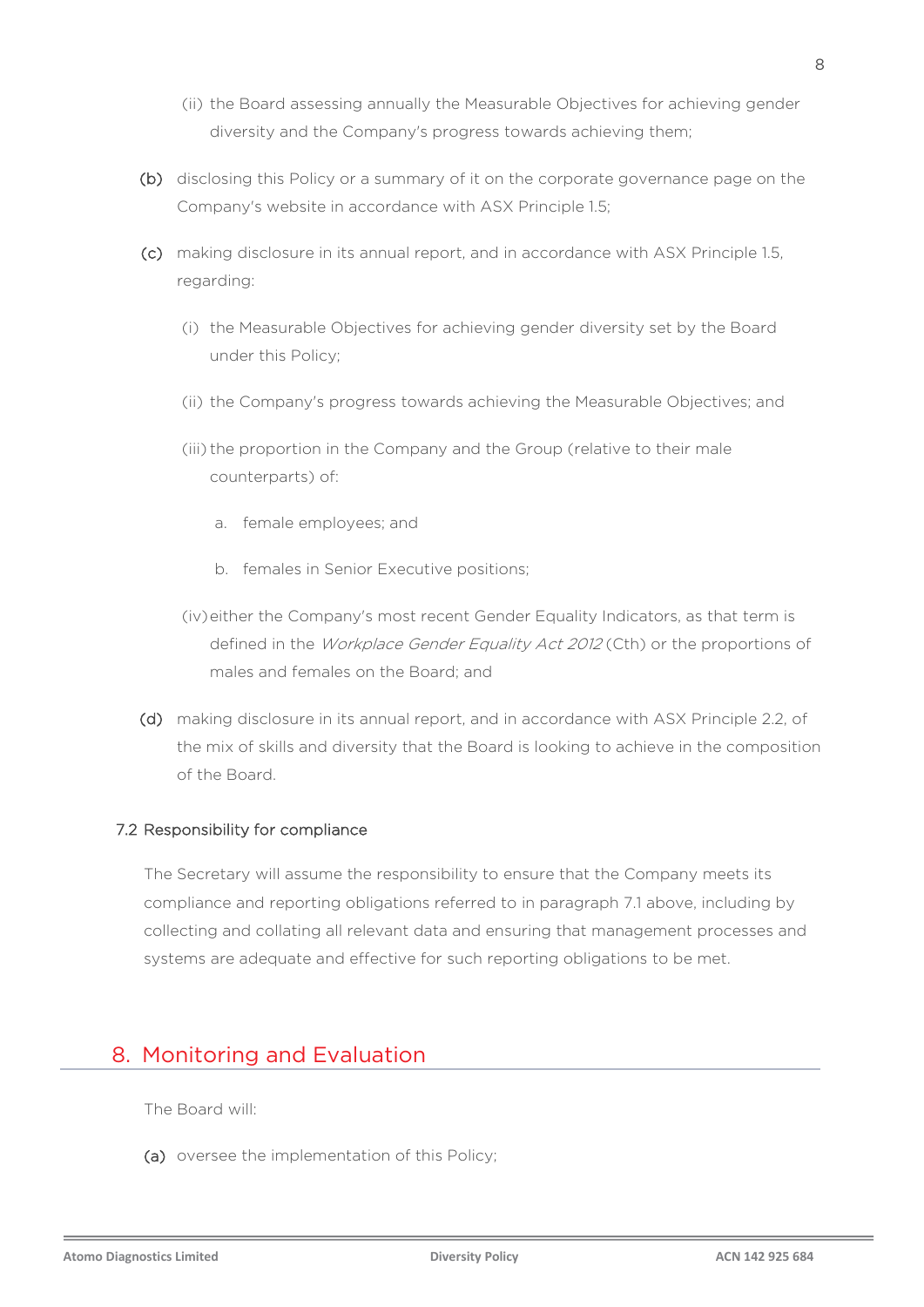- (b) monitor the prescribed Measurable Objectives for achieving diversity on the Board and in the workplace generally;
- (c) undertake to conduct the annual formal review of both the Measureable Objectives and the performance of the Company against the Measurable Objectives;
- (d) include the Measurable Objectives set by the Board in the annual key performance indicators for the Managing Director and Senior Executives; and
- (e) ensure the progression of this Policy, including implementing strategies to do so.

# 9. Communication

The Company commits to the communication of this Policy within the Company and to its shareholders and the market, including via the corporate governance page on its website:

- (a) so as to demonstrate transparency and accountability; and
- (b) to better promote the prospects of attainment of the Measurable Objectives.

# 10. Overriding Caveat

Nothing in this Policy is to be taken, interpreted or construed so as to endorse:

- (a) the principal criteria for selection and promotion of people to work with the Company being other than their overall relative prospect of adding value to the Company and enhancing the probability of the Company achieving its objectives;
- (b) any discriminatory behaviour by or of the Company contrary to the law, or any applicable codes of conduct or behaviour for the Company and its personnel; or
- (c) any existing employee of the Company in any way feeling threatened or prejudiced by this Policy in their career development or otherwise, merely because their diversity attributes at any time may have more, rather than less, in common with others.